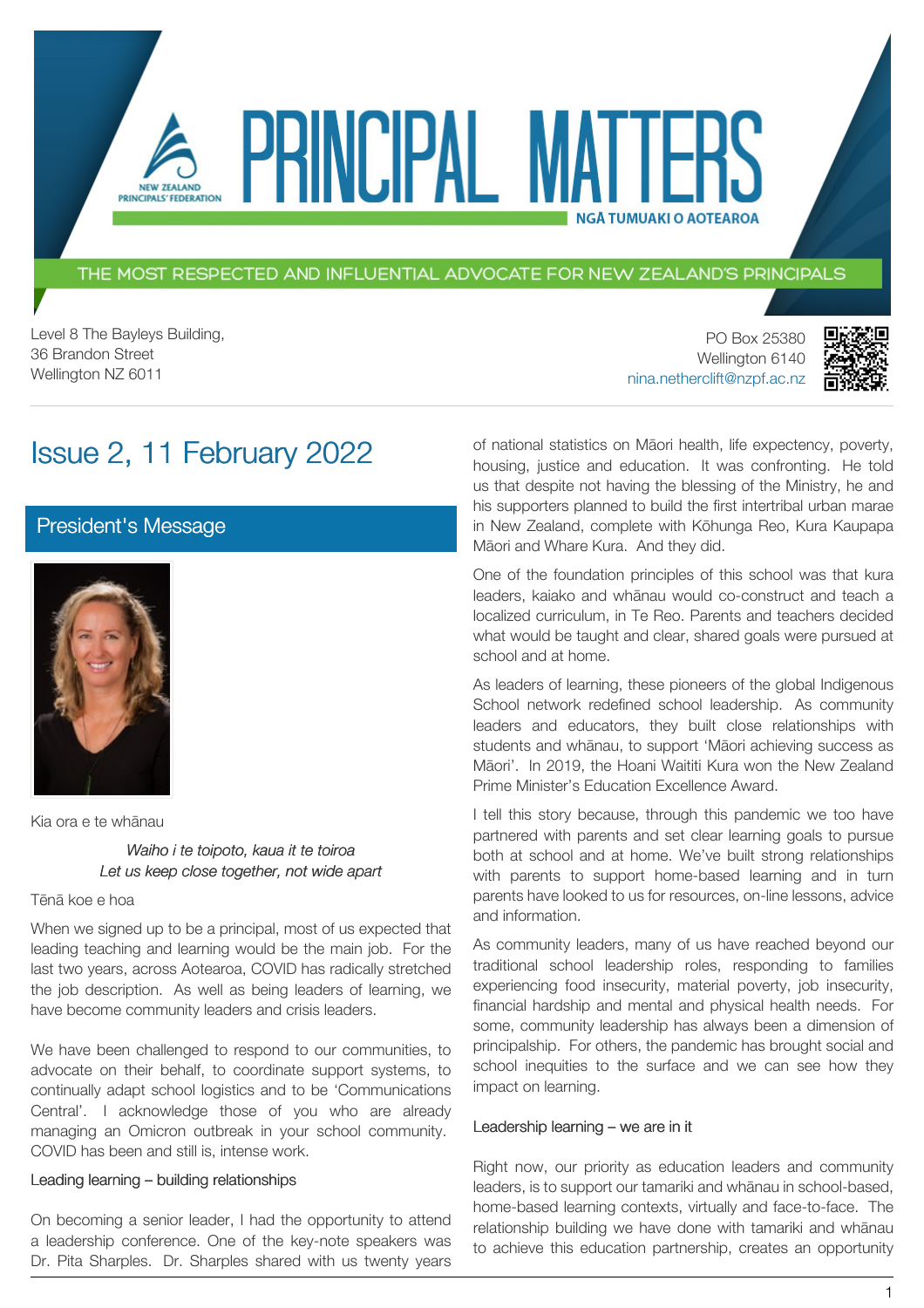for a new way of educating in a Post-Pandemic era. Some exemplary role models are emerging and we can use these to redefine our own roles as leaders and potentially change lives.

#### Leadership learning – a process best done together

In January this year, the NZPF Executive met for two and a half days in Auckland, and via ZOOM. We reviewed work streams from 2021 and identifed goals for 2022. It was energizing and inspiring, to be part of a collaborative planning process that was ambitious, pragmatic, broad in scope yet also focused.

The work-streams include Leadership, Curriculum, Principal Hauora and Well-being, and Policy. Interwoven into each workstream is advocacy, partnering with Māori and Pasifika and strengthening connections with princpals – regionally, nationally and internationally.

The 'heavy lifting' we are doing to support our communities through this time, is also easier done together. Take care. Stay connected. Make time to contact a colleague. Chances are you will make their day.

#### Wondering of the Week:

How well are your students, staff and community coping with the Covid Protection Framework school protocols you have put in place?

 $\subset$ 

The majority of our community is totally on-board and we have high levels of support.

∩

The majority of our community are mainly on-board and most people are supportive.

 $(\ )$ 

A reasonable proportion of our community are finding the new protocols challenging, so there is work to do.

 $\subset$ 

The majority of our community are struggling with the new protocols and are not onboard yet.

Vote

Results of last week's poll

How are we feeling as we start the 2022 school year?



Ngā manaakitanga Cherie Taylor-Patel [cherie.taylor-patel@nzpf.ac.nz](mailto:cherie.taylor-patel@nzpf.ac.nz)

# [NZPF Notices](https://nzpf.schoolzineplus.com/newsletter/article/484?skin=1)



## NZPF Awards

The following awards are available to NZPF members:

- Don Le Prou Award
- Tauri Morgan Memorial Award
- PLD Grants for Principals' Association

Click [here](https://nzpf.us13.list-manage.com/track/click?u=fa20eca115cfcba6a5e25b02f&id=f36d84b628&e=feb016e9b0) for further details. Applications close 1 March.



## 2022 NZPF Moot

Last year we indicated through this newsletter, that the 2022 NZPF Moot would be held on 18 March, 2022. Due to the current predictions that the Omicron variant of COVID-19 is likely to be peaking around that time, the NZPF executive has decided to postpone the Moot and has instead set the date of Friday 10 June for the 2022 Moot.

If you are a president of your local principals' association this year, please record this date in your diary. We shall keep you updated with any further information you need to prepare for the Moot.